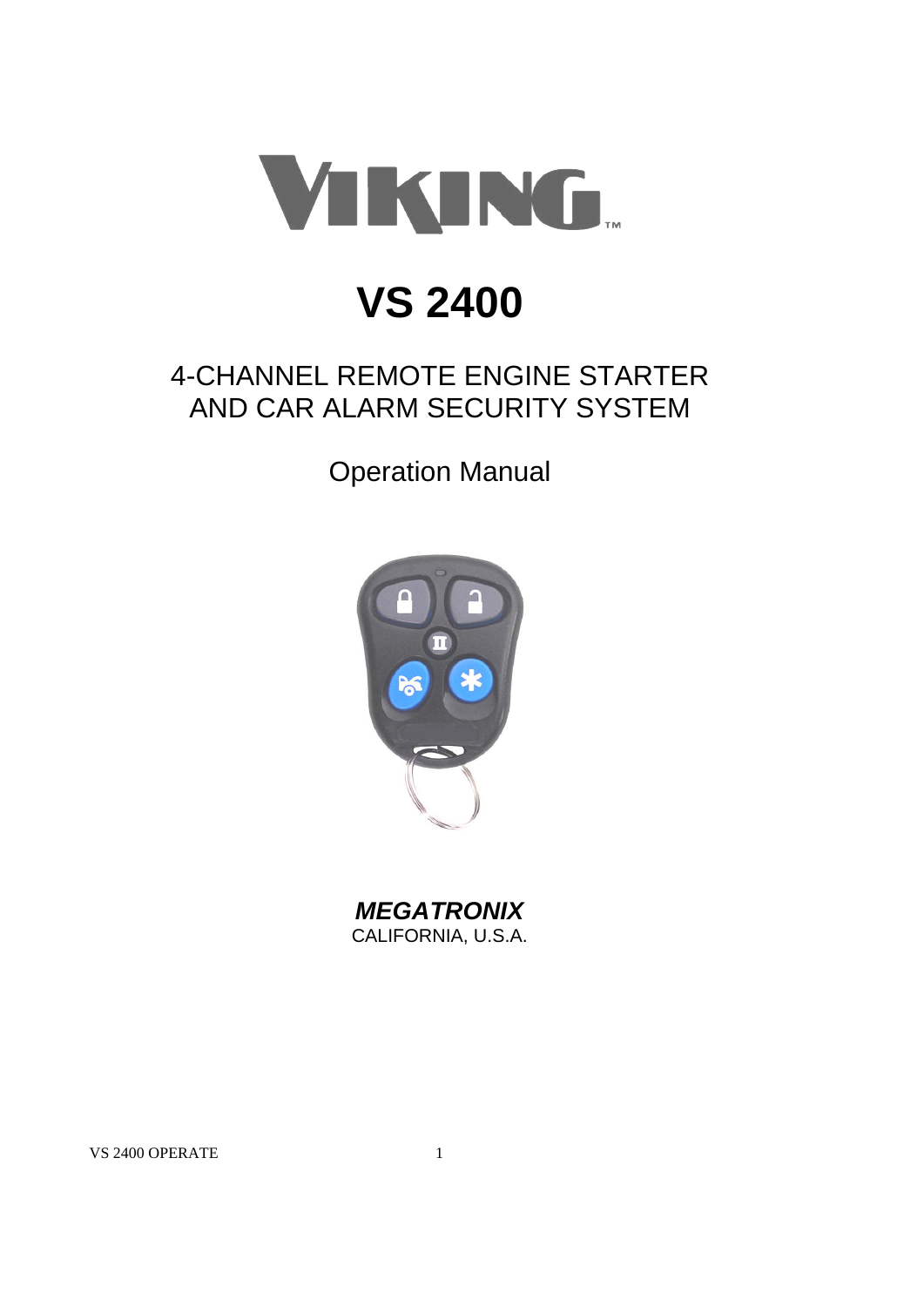#### **WARNINGS:**

As with any product that performs automatic functions, there are certain safety precautions that you must practice and be aware of before using device.

- 1. Keep the transmitter out of reach of children.
- 2. Do not leave anyone in the vehicle while running on remote start.
- 3. Alert servicing personnel that the vehicle is equipped with a remote start system.
- 4. Do not start the vehicle by remote while it is in an enclosed area or garage.
- 5. Always apply the parking brake and lock the vehicle as you exit the vehicle.
- 6. Vehicle windows should be rolled up before vehicle is remote started.
- 7. If the unit malfunctions, disconnect the remote start fuse until the problem is resolved.
- 8. Use and operation of this system is the sole responsibility of the vehicle owner or operator.
- 9. Some areas may have local ordinances that prohibit leaving a vehicle running on public streets.

## **OPERATION: A. REMOTE TRANSMITTER OPERATION:**

| Transmitter<br><b>Button</b> | <b>System Function</b>                                        | Remark                                                       |  |  |
|------------------------------|---------------------------------------------------------------|--------------------------------------------------------------|--|--|
|                              | Lock Doors & Arm System                                       |                                                              |  |  |
| ہ                            | Arm and Delete The 2 Stage Shock<br>Sensor                    | Press twice within 3 seconds                                 |  |  |
| ‰ - ⊟                        | Arm System and Hidden Alarm Function                          | Press within 3 seconds                                       |  |  |
|                              | Car Locator                                                   | Upon armed                                                   |  |  |
| (3-second)                   | Panic function                                                | Press and Hold for 3 seconds                                 |  |  |
|                              | Silent Arming / Disarming                                     | Ignition in "off" position                                   |  |  |
| (2-second)                   | Active Anti Car-Jacking Mode                                  | Ignition in "on" position press<br>and<br>hold for 2 seconds |  |  |
|                              | Unlock Doors & Disarm System                                  |                                                              |  |  |
|                              | Two Steps Door Unlock & Disarm System                         | Press twice within 3 seconds                                 |  |  |
| ≽<br>(2-second)              | Trunk Release (Channel 3)                                     | Press and Hold for 2 seconds                                 |  |  |
| ਲ€<br>ਲ€                     | Passive Arming By-pass                                        | While the system Disarmed                                    |  |  |
| . *                          | Activate or Turn Off The Remote Start                         | Press twice within 3 seconds                                 |  |  |
| Ж                            | Turbo Time Mode                                               |                                                              |  |  |
|                              | Channel # 4 Timer Output                                      |                                                              |  |  |
| Ш                            | Switching code For 2nd Car Operation or<br>Garage Door Opener |                                                              |  |  |

#### **B. LED display:**

| I FD       | Function        | I FD            | Function     |
|------------|-----------------|-----------------|--------------|
| Off        | <b>Disarmed</b> | 2 flashes pause | Zone $2/Tr$  |
| Slow Flash | Armed           | 3 flashes pause | Zone $3/$ Tr |
| Fast Flash | Passive Arming  | 4 flashes pause | Zone $4/Tr$  |
| On (Solid) | Valet Mode      | 5 flashes pause | Zone $5/Tr$  |

## Off **Disarmed** 2 flashes... pause 2 / Trigger on Trunk/Hood Slow Flash Armed 1 3 flashes... pause 2 one 3 / Trigger on Door Switch Fast Flash | Passive Arming | | 4 flashes... pause | Zone 4 / Trigger on Shock Sensor On (Solid) | Valet Mode | | 5 flashes... pause | Zone 5 / Trigger on Ignition Switch

## **C. CHIRP INDICATORS:**

| Chirp    | Function            |  | Parking light | Func    |  |
|----------|---------------------|--|---------------|---------|--|
| 1 chirp  | Arm                 |  | 1 flash       | Arm     |  |
| 2 chirps | Disarm              |  | 2 flashes     | Disarm  |  |
| 3 chirps | Ajar Warning        |  | 3 flashes     | Disarm  |  |
| 4 chirps | Disarm<br>Triggered |  | 12 flashes    | Car Lo  |  |
| 6 chirps | Car Locator         |  | Constant On   | Under l |  |
|          |                     |  |               |         |  |

|                          | 2 flashes pause | Zone 2 / Trigger on Trunk/Hood      |  |  |
|--------------------------|-----------------|-------------------------------------|--|--|
|                          | 3 flashes pause | Zone 3 / Trigger on Door Switch     |  |  |
|                          | 4 flashes pause | Zone 4 / Trigger on Shock Sensor    |  |  |
|                          | 5 flashes pause | Zone 5 / Trigger on Ignition Switch |  |  |
| <b>D. PARKING LIGHT:</b> |                 |                                     |  |  |
|                          | Parking light   | Function                            |  |  |

## Parking light Function

| 1 chirp  | Arm                        | 1 flash     | Arm                |
|----------|----------------------------|-------------|--------------------|
| 2 chirps | Disarm                     | 2 flashes   | Disarm             |
| 3 chirps | Ajar Warning               | 3 flashes   | Disarm / Triggered |
| 4 chirps | <b>Disarm</b><br>Triggered | 12 flashes  | Car Locator        |
| 6 chirps | Car Locator                | Constant On | Under Remote Start |
|          |                            |             |                    |

## **E. ALARM OPERATING CONDITION:**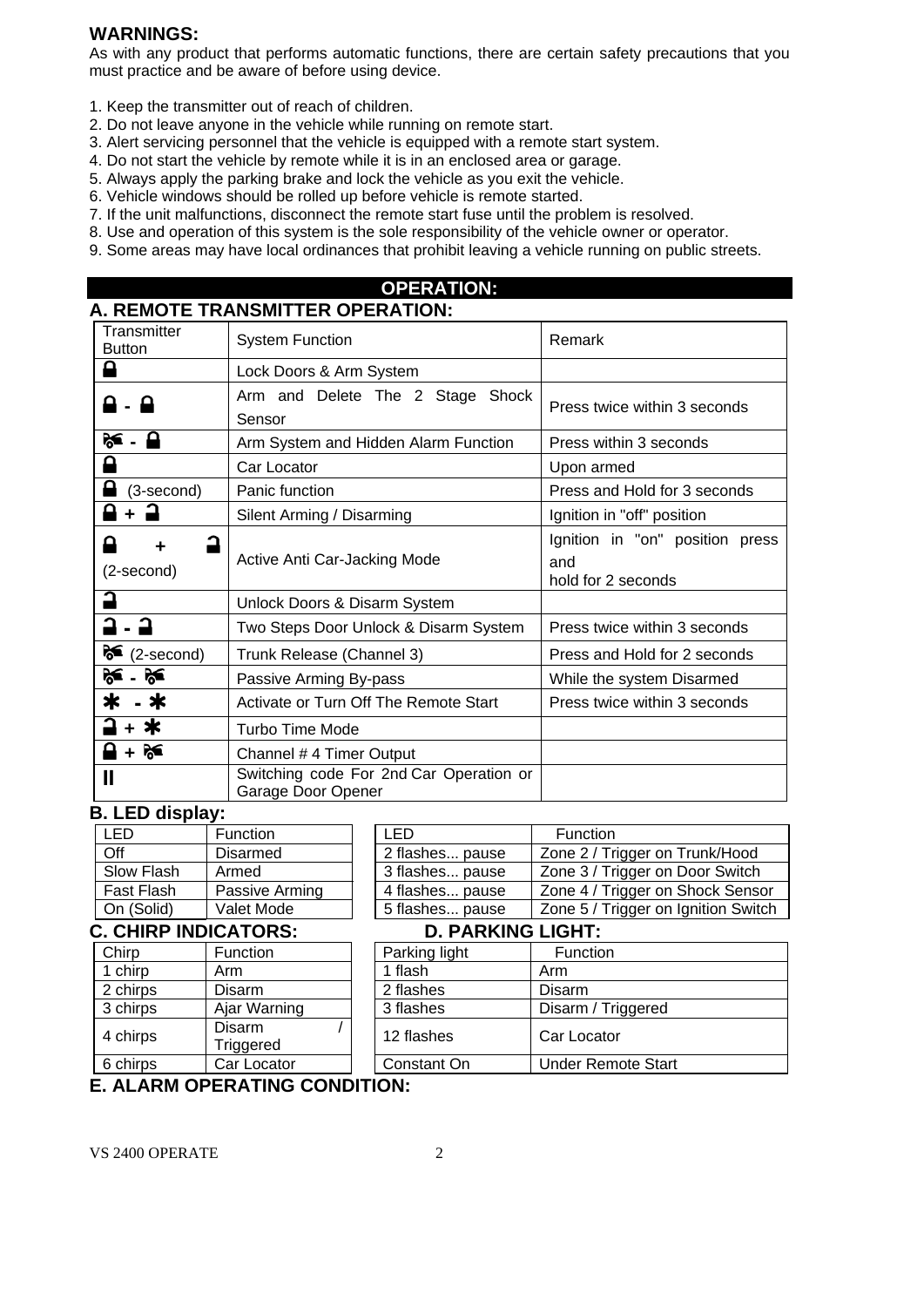|                               | Siren / Horn  | <b>Parking Light</b>         | LED        | <b>Doors</b> | Starter | Dome Light      |
|-------------------------------|---------------|------------------------------|------------|--------------|---------|-----------------|
| 1. Arming                     | 1 or 3 Chirps | $\vert$ 1 Flash              | Slow Flash | Locking      | Disable |                 |
| 2. Disarming                  |               | 2 or 4 Chirps 2 or 3 Flashes |            | Unlocking    |         | Turns on 30 sec |
| 3. Trigger                    | Alarming      | <b>Flashes</b>               | Slow Flash |              | Disable | Flashes         |
| 4. Panic                      | Alarming      | Flashes                      |            |              |         | <b>IFlashes</b> |
| 5. Car-Jacking Alarming       |               | <b>Flashes</b>               |            |              | Disable | <b>IFlashes</b> |
| $ 6.$ Car Locator $ 6$ Chirps |               | 12 Flashes                   |            | Locking      |         |                 |

## **F. ACTIVE ARMING – LOCK & ARM**

1. Press  $\blacksquare$  button on the transmitter.

2. The siren will chirp once and parking light will flash once indicating that the system is now armed. The vehicle door will lock and dome light turns on for 10 seconds upon arming when interfaced with the security system.

**SILENT ARMING / DISARMING:** Press the transmitter  $\blacksquare$  and  $\blacksquare$  buttons at the same time will arm or disarm your security system, No chirp sound will be heard, arm / disarm confirmation will be through the vehicles parking lights only.

**SHOCK SENSOR BY-PASS:** Press the **a** button on the transmitter two times within 3 seconds will arm the security system and by-pass the shock sensor. The system will chirp one additional time to confirm the sensor bypass mode was activated. The sensor bypass feature is programmed to activate for one arming cycle only. The security system will return to normal operation during the next arming cycle.

**HIDDEN ALARM FUNCTION:** Press the  $\delta$  button first; within 3 seconds press the **button to** activate the hidden alarm function. The security system will arm and with "Hidden Alarm Function". The siren / horn will be silenced even if the sensor is triggered in the armed status.

#### **G. PASSIVE ARMING**

Active arming / disarming is controlling your security system via the remote transmitter. This security system is equipped with an optional Passive Arming feature, which allows the security system to arm 30 seconds after the last door is closed. Operation is as follows.

- 1. Turn the ignition to the "OFF" position and exit the vehicle.
- 2. After all entrances are closed, the security system LED will flash fast for 30 seconds. If you reopen any door / hood / trunk, the security system LED will stop flashing. It will begin flashing again once the vehicle all entrances are closed.
- 3. After 30-second timer has elapsed, the security system will automatically "ARM". The siren will chirp [1] time and the parking lights will flash [1] time.

#### **PASSIVE ARMING WITH PASSIVE DOOR LOCKING** (See Alarm Feature **"I - 2"**  Programming):

The vehicle doors will automatically lock after passive arming cycle has been completed.

**PASSIVE ARMING BY-PASS:** While the system disarmed, Press the **button twice**, the security will respond with [1] chirp and LED will turn "ON". The security system will remain in this temporally state for as long as you wish. To exit passive by-pass, press the transmitter  $\bigcap$  or  $\bigcap$ button and the system will return to normal status.

## **H. ACTIVE DISARMING – UNLOCK & DISARM**

- 1. Press  $\rightarrow$  button on the transmitter.
- 2. The siren will chirp once and parking light flash once to indicating that the security system is now disarmed. The vehicle's door will unlock and dome light turns on for 30 seconds upon disarming when interfaced with the security system.

**TAMPER DISARMING**: If alarm triggered, upon disarm the system, siren chirp 4 times, parking light flash 3 times.

**PATHWAY ILLUMINATION** (See Alarm Feature **"II - 4"** Programming): This feature turns the parking light "ON" for 30 seconds upon a unlock signal and for 10 seconds upon the lock signal.

**TWO STEPS DOOR UNLOCK** (See Alarm Feature **"II - 1"** Programming): This feature will independently unlock the driver's door only when disarming the security system. Pushing the button a second time within 3 seconds will unlock the other doors.

**AUTOMATIC RE-ARM** (See Alarm Feature **"I - 3"** Programming): If this feature is selected, the security system will automatically re-arm itself in 60 seconds after disarming with remote transmitter. Automatic rearm will cancel if any door is opened before the 60 seconds timer has elapsed.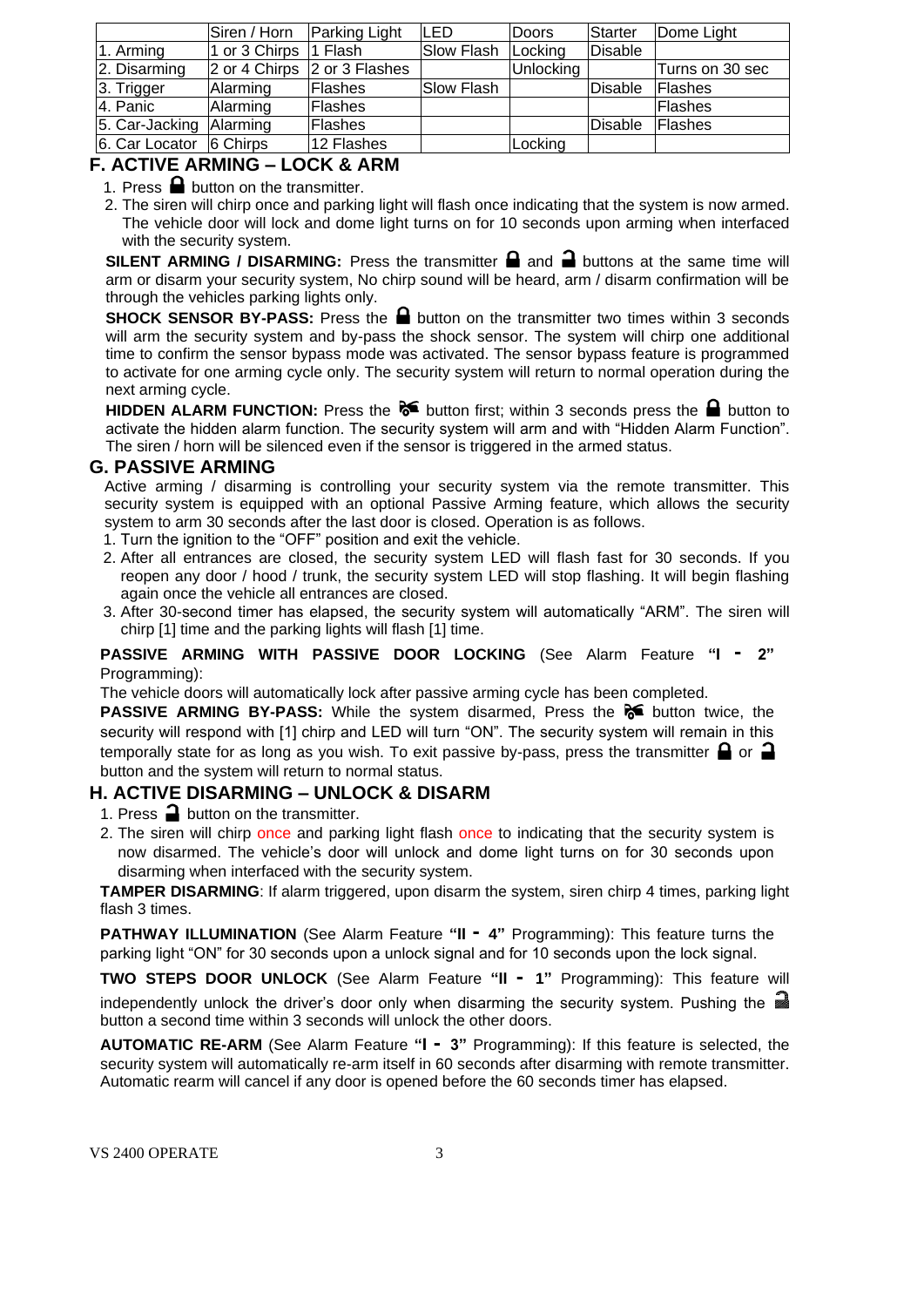## **I. DISARMING WITHOUT A TRANSMITTER** (Alarm Feature **II - 6** Programming) **OVERRIDES THE ALARM WITHOUT PASSWORD PIN CODE:** (Factory Default Setting)

The override function may be used if the remote transmitter is lost or inoperative. 1. Enter the vehicle and turn the ignition switch to 'ON' position. Alarm will sound.

2. Within 10 seconds push and release the valet switch. The alarm will stop sounding and enter disarm mode. You can now start and operate the vehicle normally.

#### **OVERRIDE THE ALARM WITH PASSWORD PIN CODE: (**Alarm Feature **II - 6** Programming**)** Unlike valet switch easily found, and defeated, this security system allows the consumer to program

a password pin code. Offering a higher level of security.

- 1. Enter the vehicle and turn the ignition switch to 'ON' position. Alarm will sound. 2. Within 5 seconds, enter your chosen the first digit code by press and release the Valet Switch. When finished above procedures, system's siren stop alarming, parking light stop flashing, but the vehicle cannot be start and drive away.
- 3. Within 15 seconds of the last digit code enter (the 1st code), turn the Ignition Switch "OFF" and then "ON".
- 4. Within 15 seconds, enter your chosen of the second digit code by press and release the Valet Switch.
- 5. Turn the ignition switch "OFF" position. [4] Chirps form siren/horn, [3] flash from parking light to indicate the system was disarmed.

**Note:** You must override the alarm within 60 seconds. If not, the system will automatically re-arm.

- **EXAMPLE: To Override The System With The Password Code 83, you would;**
- 1. Enter the vehicle and turn the ignition switch to 'ON' position. Alarm will sound.
- 2. Within 5 seconds, Press and Release the Valet Switch 8 times. When finished above procedure, system's siren stops alarming, parking light stop flashing, other sensors stop trigger, but the vehicle cannot be start and driven away.
- 3. Within 15 seconds of the last digit code enter (the first code), turn the Ignition Switch "Off" and then "ON".
- 4. Within 15 seconds, Press and Release the Valet Switch 3 times
- 5. Turn the Ignition Switch to "Off" position. [4] Chirps form siren/horn, [3] flash from parking light to indicate the system was disarmed.

## **J. VALET MODE (System in Disarm or Valet mode)**

The valet switch allows you to temporarily bypass all alarm function, eliminating the need to hand your transmitter to parking attendants or garage mechanics. When the system is in valet mode, all alarm functions and remote start functions are bypassed, however the remote panic feature and remote door locks will remain operational. To use the valet mode, the system must first be disarmed either by using you remote transmitter, or by operating the Manual override sequence.

#### **Enter Valet Mode:**

- 1. From the disarmed condition, turn the ignition to "ON" position.
- 2. Push and hold valet switch for 2 seconds until the LED turns on. The LED wills remain on as long as the system is in 'valet mode'.

#### **Exit Valet Mode:**

1. Return to normal operation, turn ignition 'on'.

2. Push and hold valet switch for 2 seconds, The LED wills turns off indicate the system are exiting the valet mode.

## **K. CAR LOCATOR**

Under armed mode, press the  $\blacksquare$  button to active car locator function. The siren will chirp 6 times. The parking light will flash 12 times, for you to easily locate your car.

## **L. PANIC FUNCTION**

The transmitter can be used as a remote panic switch to manually trigger the alarm in case emergency.

- 1. Press and hold the  $\blacksquare$  button for 3 second. The alarm will immediately sound.
- 2. During panic mode, the normal function of this transmitter button will be suspended. The transmitter  $\blacksquare$  and  $\blacksquare$  buttons can be used to lock and unlock the door (if the option is installed), however once the  $\Box$  button is pressed, the vehicle's starter disable device, (where installed) will be enable allowing the vehicle to start.
- 3. To stop the alarm, press and hold the transmitter  $\Box$  or  $\Box$  button on the transmitter again for 3 seconds. Also if any transmitter buttons other than  $\bigoplus$  or  $\bigoplus$  button is pressed and released, the panic mode will be turned off immediately.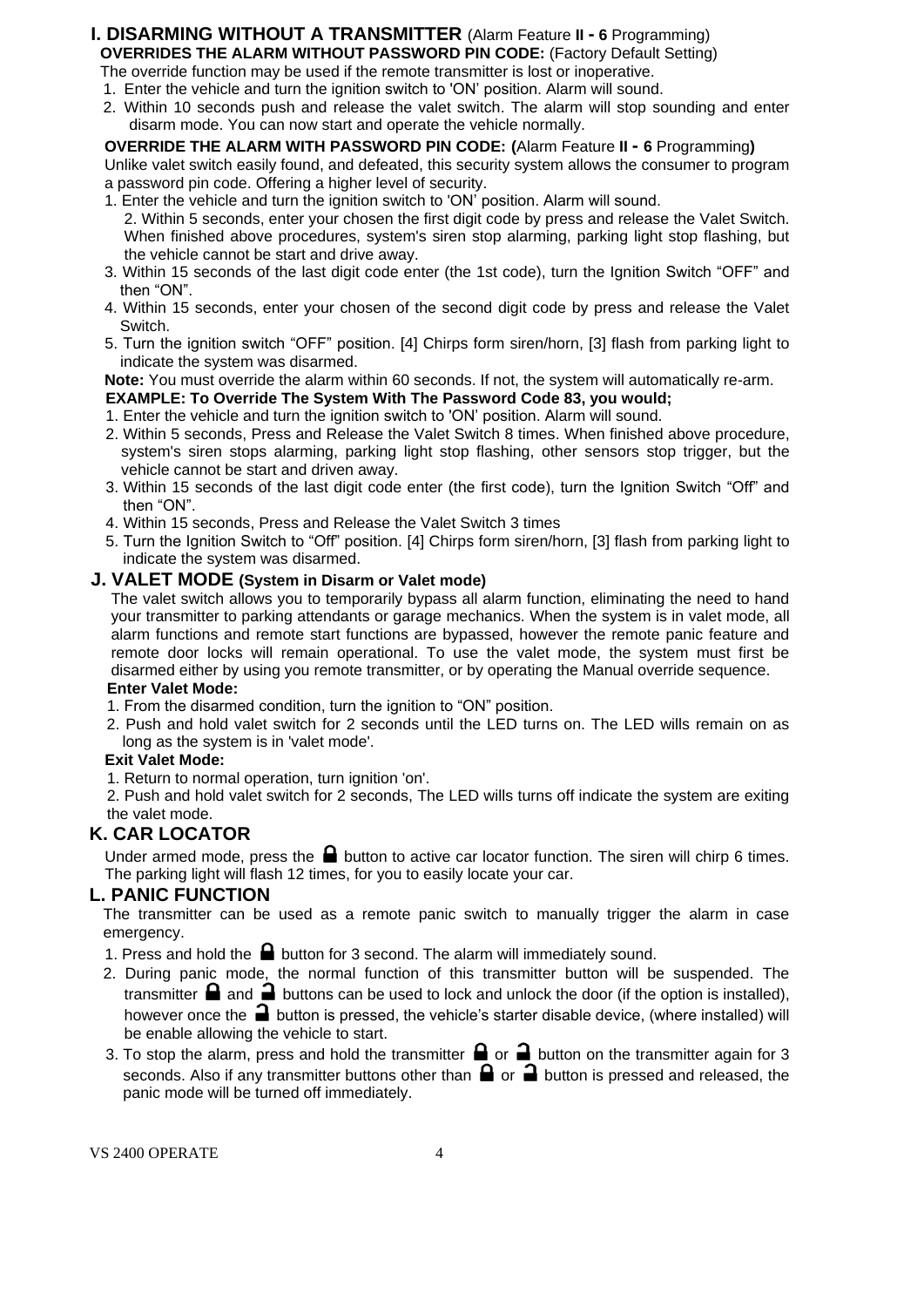4. If the button is not pressed, the alarm will automatically stop after 30 seconds.

## **M. TRIGGER THE SYSTEM**

- When armed, your vehicle is protected as follows:
- 1. Light impact will trigger the warn-away signal.
- 2. Heavy impacts / Doors open / Hood open / Trunk open / Turn on the ignition key will trigger the programmed sequence.

The starter disable relay (if installed) prevents the vehicle's starter from cranking. The siren, horn, parking lights, and dome light will turn on to alerting of an intrusion for 30 seconds. Then it will stop and automatic reset and re-arm. If the one of sensors or detectors still active, the alarm system will sound a maximum of 6 times of 30 seconds cycles.

## **N. ANTI CAR- JACKING**

**Warning:** If you don't need the car jacking function in this alarm system, be sure to set car jacking

feature "OFF". This system is default setting all carjacking "OFF" (See Alarm Feature **I - 5**  Programming).

## **ACTIVE ANTI CAR JACKING:**

- 1. Press and hold the transmitter  $\blacksquare$  and  $\blacksquare$  buttons at the same time for 2 seconds while the vehicle's ignition is ON. The parking lights will turns on for 1.5 seconds to indicate the system enters the car-jacking mode.
- 2. Once the system in car-jacking mode, If you are forced from the vehicle, the system will be trigger when the door is opened and closed while the ignition is "ON".

#### **PASSIVE ANTI CAR- JACKING:**

- 1. Turn the ignition switch to "ON" position; the system enters the car-jacking mode.
- 2. Once the system in car-jacking mode, If you are forced from the vehicle, the system will trigger when the door is opened and closed while the ignition is "ON".

#### **TRIGGER THE ANTI CAR -JACKING MODE:**

- a). 50 seconds after the system has beer triggered. The siren will start chirping for 15 seconds.
- b). During this 15 seconds period of chirping, you will be alerting to push the valet switch once to turn off the car-jacking feature. If not, it will enter second timer car jacking.
- c). 65 seconds after the system has beer triggered. The siren starts alarming and the parking light starts flashing.
- d). 90 seconds after the system has beer triggered
	- 1. The siren still alarming and the parking light flashing, and
	- 2. The starter disable will activate to prevent the vehicle from starting.
	- 3. It will remain active until the vehicle's battery power exhausted.

#### **OVERRIDE THE SYSTEM TO TURN OFF ANTI CAR- JACKING:**

Turn the ignition switch from OFF to ON, and within 10 seconds push valet switch, the siren will stop and the system disarmed.

**Note**: If you use password pin code to protect the vehicle security, you will need to use it to disarm the system completely.

## **O. DOME LIGHT CONVENIENCE DELAY & SUPERVISION**

The alarm with a unique feature that will turn on your vehicle dome light as following:

- 1. Upon disarming, the interior light will remain on for 30 seconds.
- 2. If the vehicle is intruded, the interior light will flash for the same duration as the siren.

**Note:** Turn on the ignition switch or arm the alarm will turn off the dome light.

**P. IGNITION CONTROL DOOR LOCK/UNLOCK** (See Alarm Feature **II – 2** Programming) If the vehicles door locks have been interfaced to the security system, the system will automatically lock the vehicle's doors when the ignition is turned "ON" and /or unlock the vehicle's doors when the ignition is turned "OFF".

## **Q. TRUNK RELEASE (CHANNEL 3) OUTPUT**

Press and hold  $\delta$  button on the transmitter for two seconds to remote control the trunk release or other electric devices.

**R. CHANNEL 4 TIMER CONTROL OUTPUT** (See Alarm Feature **III – 4** Programming) Press the transmitter  $\blacksquare$  and  $\blacklozenge \blacksquare$  buttons at the same time to active Channel 4 function. Channel 4 is user-programmable timer output. You may program the built-in timer to send a ground signal for any time duration from 1 second to 120 seconds. For instance, this timer output may be used to turn on the headlight, power window or sunroof. (Factory defaults setting at momentary output.)

## **S. POWER ON MEMONRY**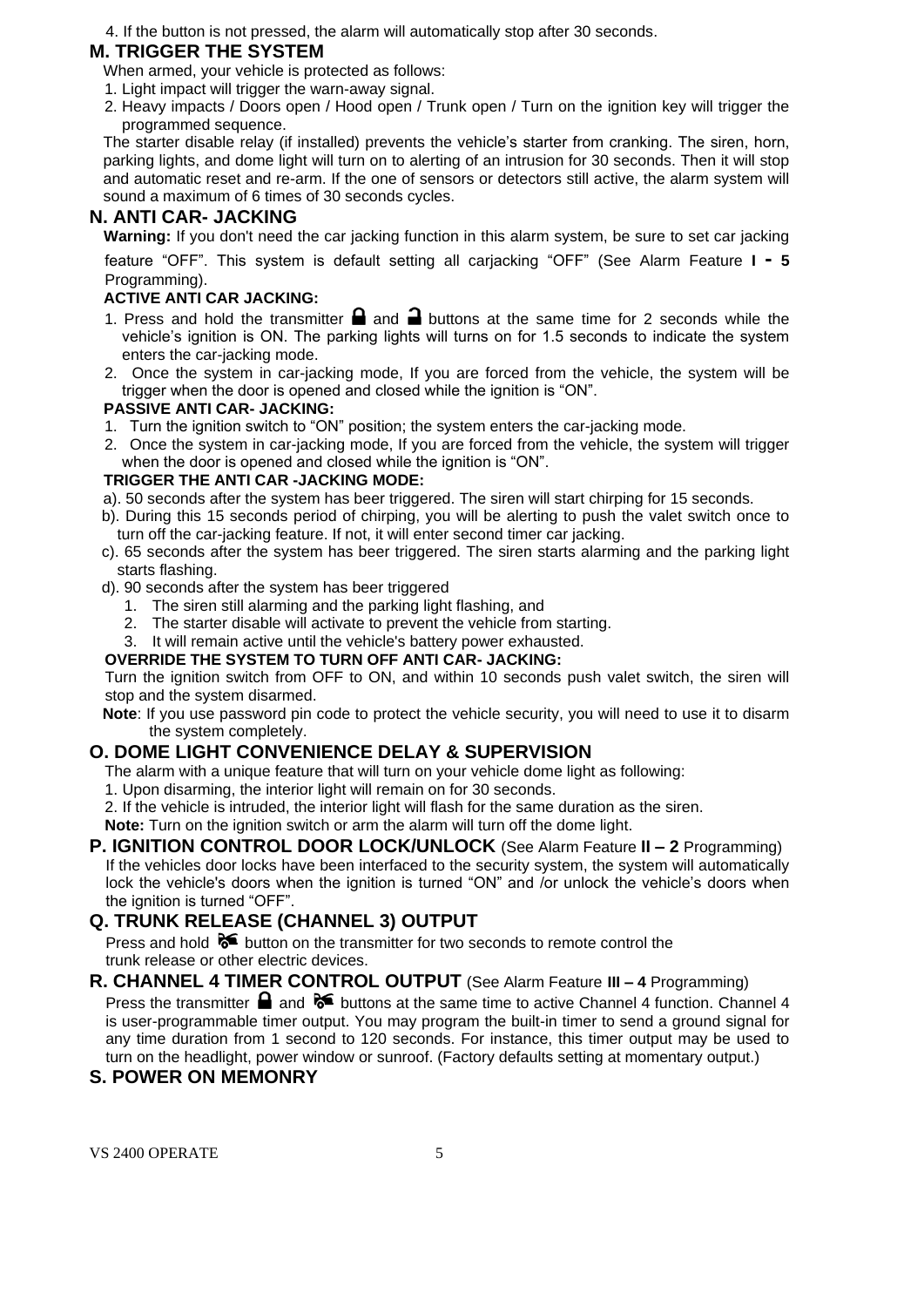This security system is equipped with circuitry that will allow the unit to remember its alarm state if the power is lost and then reconnected.

## **T. SECOND VEHICLE OPERATION**

Your 5-button remote transmitter can be utilized to control a  $2^{nd}$  vehicle keyless entry system. To program the remote control transmitter to a  $2^{nd}$  vehicle, follow the instruction for Transmitter programming. All programming parameters be the same except for the following:

- 1. Prior to pushing any buttons on the transmitter. Press the **II** button 1<sup>st</sup> on the transmitter.
- 2. Once the  $\mathbf{II}$  is pressed the LED on the transmitter will illuminate for 3.5 sec. to indicate the  $2^{nd}$ transmitter pin code has built in.
- 3. While the LED is illuminated, press any button on the remote control transmitter to control a  $2^{nd}$ vehicle keyless entry system.

#### **U. 2-WAY UPGRADE**

This unit is capable of 2-way communication to notify the owner if anyone is trying to tamper with the vehicle or to confirm remote start operation. If you would like to upgrade this unit to a 2-way system by purchasing a 2-way LCD transceiver, please contact your authorized reseller.

## **REMOTE START OPERATION:**

## **A. REMOTE START THE VEHICLE:**

- 1. Press  $*$  button twice on the transmitter.
- 2. The parking light will activate to indicate the remote start received the signal.
- 3. The engine will start approximately 5 seconds.
- 4. Once the engine is running, after couple seconds the parking light will turn on again and climate controls will activate and adjust the vehicles interior temperature to your preset setting.
- 5. The vehicle will run for 5 to 30 minute cycle and automatically shut down.

**Note:** The Remote Start Unit will not start the vehicle if any one of the following conditions exists: 1. The hood is opened.

- 2. The brake pedal is pressed.
- 3. Move the optional remote start enable toggle switch to OFF position. (If installed)
- 4. The gear selector is in any gear other then "PARK" or "NEUTRAL"

**SAFE START (Child safety mode)** (See Start Feature **I – 5** Programming)

Factory defaults setting to press the  $*$  button twice on the transmitter to start the vehicle. Programming this feature to eliminate an accidental remote start, when kids enter this transmitter, it requires the user press the transmitter  $\blacksquare$  and  $\blacktriangleright$  buttons at the same time to start the vehicle.

#### **B. OPERATE THE VEHICLE WHILE RUNNING ON THE REMOTE START:**

To operate the vehicle while engine running on the remote start:

- 1. Insert the ignition key and turn it to "ON" (not the start) position.
- 2. Press the brake pedal.

**Note:** If the brake pedal is pressed before the key is in the ON position, the engine will shut down.

#### **C. TEMPORARY STOP FEATURE:**

This feature allows the vehicle to remain running after the key has been removed from the ignition. This feature is useful for occasions when you wish to exit and lock the vehicle for short periods, but would like to leave the motor running and the climate control on.

- 1. Before turning off the engine, press the  $*$  button twice on the transmitter and the LED indicator will flash 3 times to confirm enter.
- 2. Turn the ignition key to OFF position. The engine will stay running.
- 3. The engine will run until the pre-programmed time elapsed or shutdown input is received.

#### **E. TURBO TIMER MODE:** (See Start Feature **"I - 6"** Programming)

Turbo timer mode keeps the engine running after arriving at you destination for a programmable period of 1/ 3 or 5 minutes, This allows the system's time to conveniently cool down the turbo after you have left the vehicle. To activate:

- 1. While engine is running, place the transmission gear in the park position and pull up the hand brake.
- 2. Before turning off the engine, press and release  $\blacksquare$  and  $\blacktriangleright$  buttons at the same time.
- -- The parking light wills turn on to indicate the remote start has entered turbo charge mode. --
- 3. Pull off the "Ignition Key" from the key cylinder.
- -- Engine keeps running. –
- 4. Exit and secure the vehicle.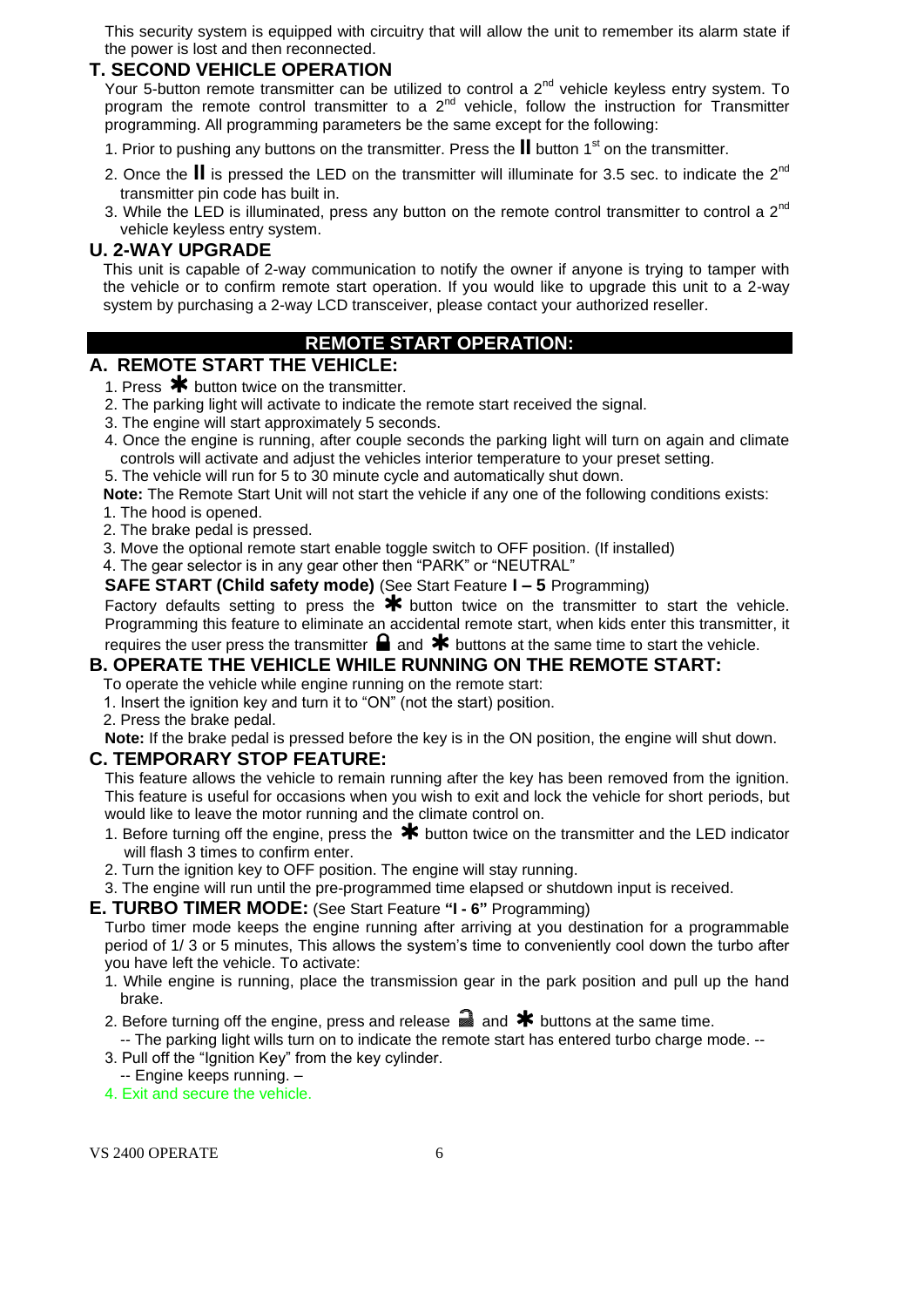**--** Engine continues running until the pre-programmed time elapsed. **--**

#### **F. TIMER START:** (See Start Feature **"I - 7"** Programming)

This unit can be programmed to start and run the engine every 3 (2) hours. The engine will run for the programmed running time and then shut down.

**IMPORTANT**: Timer Start should be used only in open areas, never start and run the vehicle in on enclosed space as a garage or carport.

This feature is design for an extreme cold climate usage. The system will auto start the vehicle every 3 (2) hours, to prevent engine freezing and hard to start.

A MAXIMUM OF SIX CYCLES CAN OCCUR.

#### **ENTER:**

1. Press the  $*$  button twice to remote start the vehicle. As soon as the vehicle is running and the parking light have turned on or flashing.

2. Immediately, depress the  $\delta$  button once, within 2 seconds

3. Rapidly depresses the  $*$  button. The parking light will flash (3) times. The siren or horn chirps (3) times. The vehicle is now programmed to start every 3 (2) hours.

4. Press the brake pedal to stop the vehicle running.

#### **Exit the timer start:**

Timer start can be exited manually as follows:

1. Make sure the remote start system is not operating the engine.

2. Turn the ignition on. The LED and parking light will flash (4) times. The horn chirps (4) times. Or

- 1. Press the  $*$  button twice to remote start the vehicle. As soon as the vehicle is running and the parking light have turned on or flashing.
- 2. Immediately depress the  $\delta$  button then press and hold the  $*$  button for 2 seconds. The parking light will flash (4) times. The siren or horn chirps (4) times. The vehicle is no longer programmed to start automatically.

#### **G. TO TURN OFF THE REMOTE START:**

- When the engine is running (by remote start), if you want to stop it,
- 1. Press  $\bigstar$  button twice on the remote transmitter under remote start mode.
- 2. Move the optional remote start enable toggle switch to OFF position. (If installed)
- 3. Press the brake pedal

The vehicle will shut down and turn off the parking light to indicate engine stopped.

#### **H. SHUT-DOWN INPUT FOR REMOTE STARTER:**

If any of the following conditions exist while the system is operating, the engine will not start or will shut down immediately:

- 1. The hood is opened.
- 2. The brake pedal is pressed.
- 3. Engine is over-revved. {"Tachometer checking type" only}
- 4. The pre-programmed run time (5 /10 / 20 / 30 minutes) has elapsed.
- 5. Press  $\bigstar$  button twice on the remote transmitter under remote start mode.
- 6. Move the optional remote start enable toggle switch to OFF position. (If installed)

7. The vehicle refused to start running after {3} unsuccessful attempts.

#### **I. DISABLING THE REMOTE START SYSTEM:** (If installed)

This feature allows your system's remote start unit to be temporarily disabled to prevent the vehicle from being remote started accidentally. This feature is useful if the vehicle is being serviced or stored in an enclosed area. To disable the remote start, move the optional remote start enable toggle switch to the OFF position.